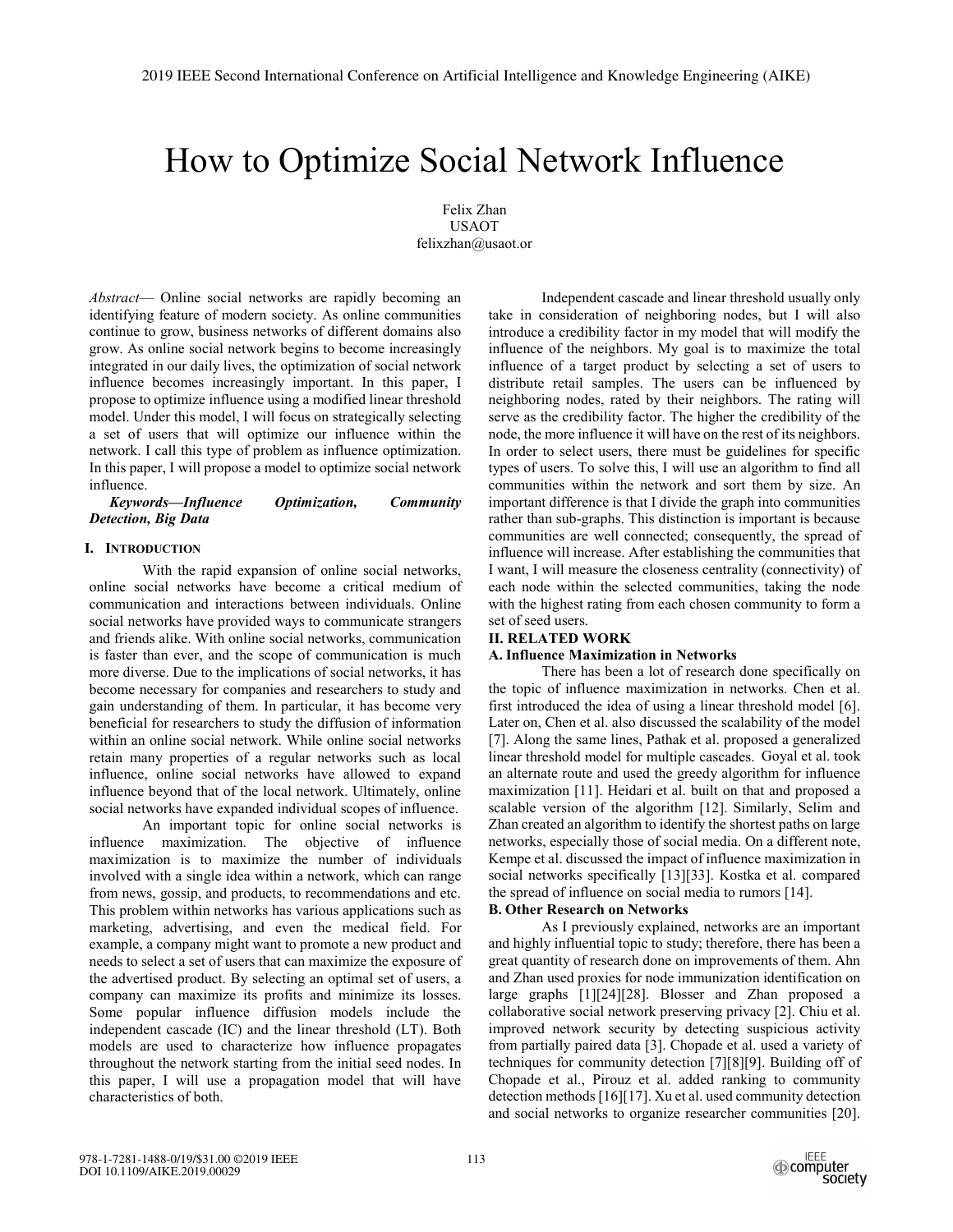Zhan et al. researched the prediction of social network community behaviors and friends [21][22][30][31]. On the other hand, Zhan et al. researched social network computing, especially of trust [23][25][29][32].

### **C. Applications**

There are various applications of networks in a multitude of fields including [4-5,10,15,18-19,26-27-28,34-49].

## **III. PROPOSED APPRAOCH**

#### **A. Problem Definition**

Given a social network, we apply a community detection algorithm to find community set. We then sort the community set from the highest to the lowest according to the cardinality of the set. We will then select k highest cardinality community. From those communities, we will find the closeness centrality of each node within the community and return the node with the highest closeness centrality. The k returned nodes will be used to propagate the social network by a modified mixed model of independent cascade and linear threshold. The problem is how to find a set of seed nodes to optimize influence [1-14].

# **B. Propagation Model**

The propagation model describes how influence spreads throughout the network. The propagation model is a combination of the Linear Threshold Model (LT) and the Independent Cascade Model(IC). The LT model describes that the users' opinions are mostly influenced by friends, meaning that a user is more likely to be influenced by certain idea when peers and family share a similar idea. In our model, the node's threshold will sample from a uniform distribution and the sum of the neighbors' influence adds up to one.

# $\theta$ ~Uniform (0,1)

Another factor I add is the probability of acceptance, given that the threshold is met. The purpose of using probability is to model a possibility of rejecting an idea even when others have accepted it. In addition, I introduce another component: a credibility factor. Credibility models the validity of the individual's opinion. Depending on the credibility of the user, its influence on others will vary, and consequently, so will the spread of ideas. In our model, users with high credibility can maximize their own influences on others, while users with low credibility do not have that potential. Credibility is bound the weight of the influence. Credibility suggests that a user's idea is more valid if there are others that share a similar idea [15- 25].

The final component in the propagation model is the state of change. Every node in a network has a threshold, and once the sum of its neighbor influence meets this threshold, the node can accept reject the idea. In a standard linear threshold model, when the threshold is met, the node changes its state. Instead of basing the probability off of edge weight, I use the sum of the influence being propagated towards the node.

For a given social network  $G(V, \varepsilon, W)$  and given  $V_i$  element of V I define the opinion state of  $V_i$  to be

 $State(V_j) = \sum_{V_k \in N(V_j)} W_{kj}(C_k)$ , where  $W_{kj}$  is the influence between two users and  $C_k$  is the credibility factor of user  $k$ . The credibility factor is modeled with a linear equation where  $\alpha$  the percentage that the neighbors make the user credible is and  $\beta$  is the base credibility of the user.  $\beta$  is sampled from a beta distribution where  $\alpha$  is significantly larger than  $\beta$ . This creates a left-skewed distribution for calculating  $\beta$ , showing that base credibility is more important than reputation.

$$
C_j = \alpha \left( \sum_{V_k \in N(V_j)} State(V_k) \right) + \beta
$$

 $\alpha$  is calculated by subtracting  $\beta$  from 1. Since  $\beta$  is calculated from a left skewed distribution,  $\alpha$  must be small in order to satisfy the condition that the sum of  $\alpha$  and  $\beta$  is less than or equal to one.

# **B. Community Detection**

In a network structure, a network is said to have some form of community structure if there is a group of nodes that are significantly more connected than they are to the rest of the graph. Communities are important because network expansion often reveals scalability limitations. Scalability is often an issue with problems such as graphs and networks that can grow exponentially. Introducing the idea of communities not only helps us with scalability but also in calculating influence within a network. Individuals will frequently fall within certain communities and consequently have more interaction with people inside those communities. Therefore, it is clear that selections of individuals should be made through communities.

 Recognizing the relevance of a community, I will use a community detection algorithm to find all communities within the network. By using a community detection algorithm, I can divide the network into smaller subgraphs where it will be easier to identify influential users in each community. By dividing the network into different communities, it will be an important task for us to recognize the communities that will have most impact on the network. To determine the aforementioned communities, I will look into the number of users within each community. The community with the largest number of users will most likely have the most impact on the network. That will be one of my underlying conditions within our method. The choice of community detection algorithm is not important as long as one can find the communities within the network. The community detection algorithm I have decided to use in this paper is the Girvan-Newman Algorithm. 1) Girvan-Newman Algorithm: The Girvan-Newman

Algorithm is a community detection algorithm that finds communities by constantly removing edges from the original network. This algorithm progressively removes edges from the network until only the connected components remain. The remaining components will be the communities of the original complex network. The concept behind Girvan-Newman Algorithm is the existence of inter-community edges. Intercommunity edges are edges that link nodes from one community to nodes from another community. This indicates that an intercommunity edge is usually not part of a community, but rather an edge that keeps the network connected. By detecting these inter-community edges and removing them repeatedly, the result should provide a network of true communities. In order to find these inter-community edges, I need look into the concept of edge closeness. Using edge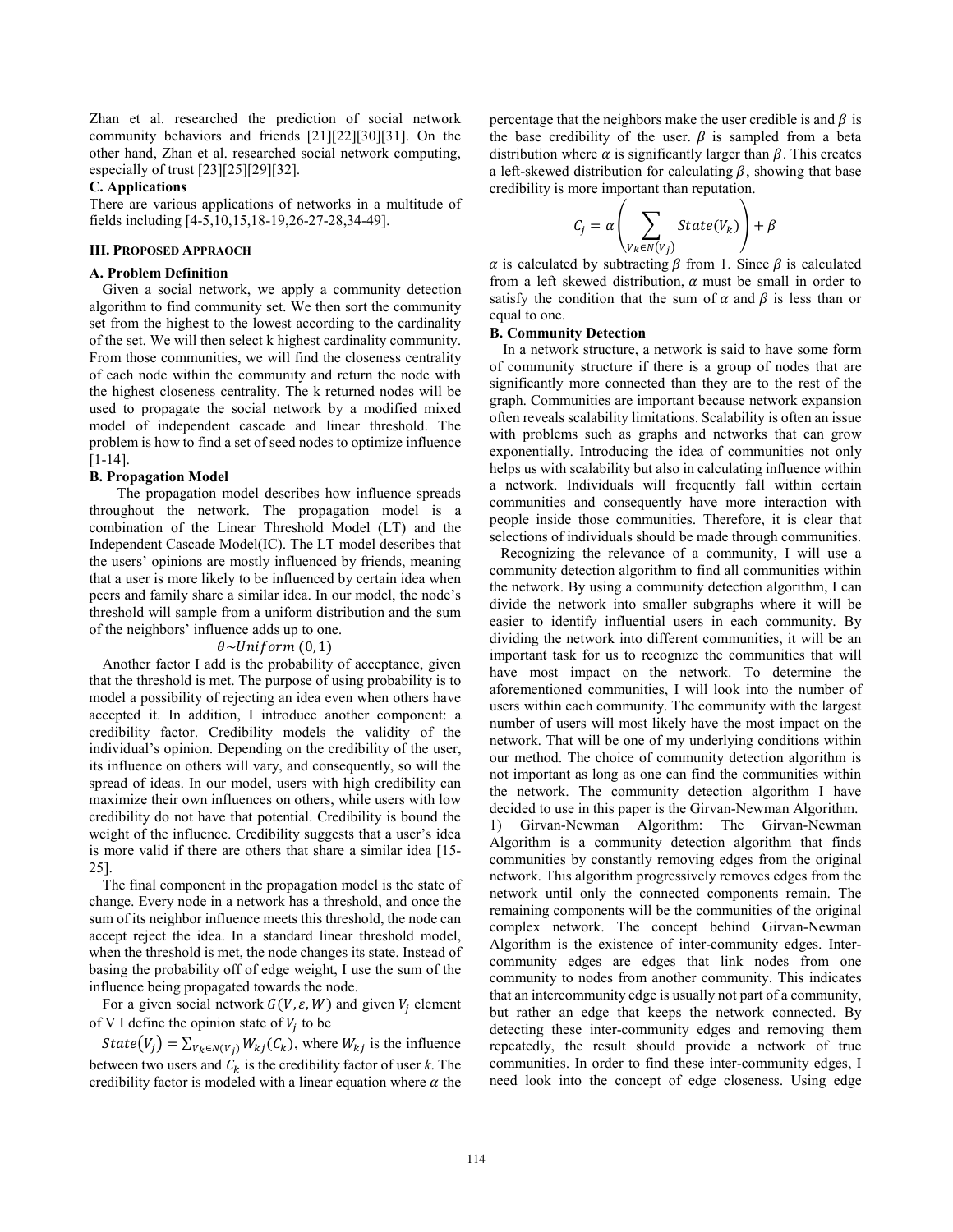closeness, I can detect inter-community edges, which in turn allows us to use the Girvan-Newman Algorithm [7-9].

## **C. Closeness Centrality**

 Closeness in a network is the measure of average distance between nodes. In this method, I use the idea of closeness as the main form of selection for the set of seed nodes. In a connected graph, closeness centrality is the sum of the length of the shortest paths between the nodes and all other nodes in the graph. The relevance of this calculation and selection is due to the scope of closeness centrality, which is the entire graph. By selecting a node with a high closeness centrality score, I can ensure on average that there is a chance of spreading influence to a large portion of the network.

This idea is important because if one is in a large community, but they are not close to majority of the group, their influence as a whole is greatly reduced. By having relatively close ties to the major, users with a higher closeness centrality score are more likely to spread influence than their counterparts [30-31].

#### **D. Greedy Approximation Algorithm**

 As networks continue to grow, computation and finding the set of seed individuals to maximize our influence on the graph becomes a difficult problem. In order to solve it, I propose a greedy approximation algorithm that will provide a solution with a set of seed individuals that will theoretically maximize influence. The algorithm will start by using the Girvan-Newman Algorithm to find all sets of communities within the given network [2-14].

From the given sets of communities, it will sort the communities from the highest number of users to the lowest. From the largest community, I will create a sub-graph, and approximate the closeness centrality inside the sub-network. This calculation will return the node that has the highest closeness, becoming one of the seed individuals. I then input the seed set into the propagation model, which will diffuse the influence of the seed nodes and return a list of nodes that have been influenced during the round of diffusion. The return list of active nodes will change states, going from inactive to active. The community will then be modified by removing the user that had their state change to active. The remaining nodes in the community will all be inactive. I will then recalculate the number of nodes within each community. If the current community is still the largest, the procedure described above is repeated. If another community is larger, I will use the larger community to select our next seed, repeating the procedure. This procedure will repeat until either all nodes within the network have been influenced or propagation has stop after a set number of iterations [18-38].

#### **IV. CONCLUSION**

In this paper, I proposed a propagation model considering credibility and community detection. The proposed model has a potential to provide a more efficient method of information propagation and calculates influence on online social networks. In the future, I will conduct extensive experiments to comparing this model with existing models.

#### **REFERENCES**

- [1] Raymond Ahn, Justin Zhan, Using proxies for node immunization identification on large graphs, IEEE Access, Vol. 5, pp. 13046-13053, 2017.
- [2] Gary Blosser, Justin Zhan, Privacy preserving collaborative social network, International Conference on Information Security and Assurance, pp. 543-548, 2008.
- [3] C Chiu, J Zhan, F Zhan, Uncovering suspicious activity from partially paired and incomplete multimodal data, Vol. 5, pp. 13689-13698, IEEE Access, 2017.
- [4] Brittany Cozzens, Richard Huang, Maxwell Jay, Kyle Khembunjong, Sahan Paliskara, Felix Zhan, Mark Zhang, Shahab Tayeb, Signature Verification Using a Convolutional Neural Network, University of Nevada Las Vegas AEOP/STEM/REAP/RET Programs Technical Report, 2018.
- [5] Wei Chen, Yajun Wang, and Siyu Yang. "Efficient influence maximization in social networks". In: Proceedings of the 15th ACM SIGKDD international conference on Knowledge discovery and data mining. ACM. 2009, pp. 199–208.
- [6] Wei Chen, Yifei Yuan, and Li Zhang. "Scalable influence maximization in social networks under the linear threshold model". In: Data Mining (ICDM), 2010 IEEE 10th International Conference on. IEEE. 2010, pp. 88–97.
- [7] Pravin Chopade, Justin Zhan, Marwan Bikdash, Node attributes and edge structure for large-scale big data network analytics and community detection, 2015 IEEE International Symposium on Technologies for Homeland Security, pp. 1-8, 2015.
- [8] Pravin Chopade, Justin Zhan, A framework for community detection in large networks using game-theoretic modeling, IEEE Transactions on Big Data, Vol. 3, Issue 3, pp. 276-288, 2017.
- [9] Pravin Chopade, Justin Zhan, Structural and functional analytics for community detection in large-scale complex networks, Journal of Big Data, Vol. 2, Issue 1, , 2015
- [10] Amit Goyal, Francesco Bonchi, and Laks. A data-based approach to social influence maximization. .In Proceedings of the VLDB Endowment, 5.1 (2011), pp. 73–84.
- [11] Amit Goyal, Wei Lu, and Laks VS Lakshmanan. "Celf++: optimizing the greedy algorithm for maximization in social networks". In: Proceedings of the 20th international conference companion on World wide web. ACM. 2011, pp. 47–48.
- [12] Mehdi Heidari, Masoud Asadpour, and Heshaam Faili. "SMG: Fast scalable greedy algorithm for influence maximization in social networks". In: Physica A: Statistical Mechanics and its Applications 420 (Féb. 2015), pp. 124–133. DOI: 10.1016/j.physa.2014.10.088.
- [13] David Kempe, Jon Kleinberg, and *[ Eva Tardos.* "Maximizing the Spread of Influence through a Social Network". In Proceedings of the ACM SIGKDD International Conference on Knowledge Discovery and Data Mining 137-146 (July 2003). DOI: 10 . 1145 / 956750 .956769.
- [14] Jan Kostka, Yvonne Anne Oswald, and Roger Wattenhofer. "Word of mouth: Rumor dissemination in social networks". In International Colloquium on Structural Information and Communication Complexity. Springer. 2008, pp. 185–196.
- [15] Nishith Pathak, Arindam Banerjee, and Jaideep Srivastava. A Generalized Linear Threshold Model for Multiple Cascades. In: Dec. 2010, pp. 965–970.
- [16] Matin Pirouz, Justin Zhan, Shahab Tayeb, An optimized approach for community detection and ranking, Journal of Big Data, Vol. 3, Issue 1, pp. 22, 2016.
- [17] Matin Pirouz, Justin Zhan, Optimized relativity search: node reduction in personalized page rank estimation for large graphs, Journal of Big Data, Vol. 3, Issue 1, 2016.